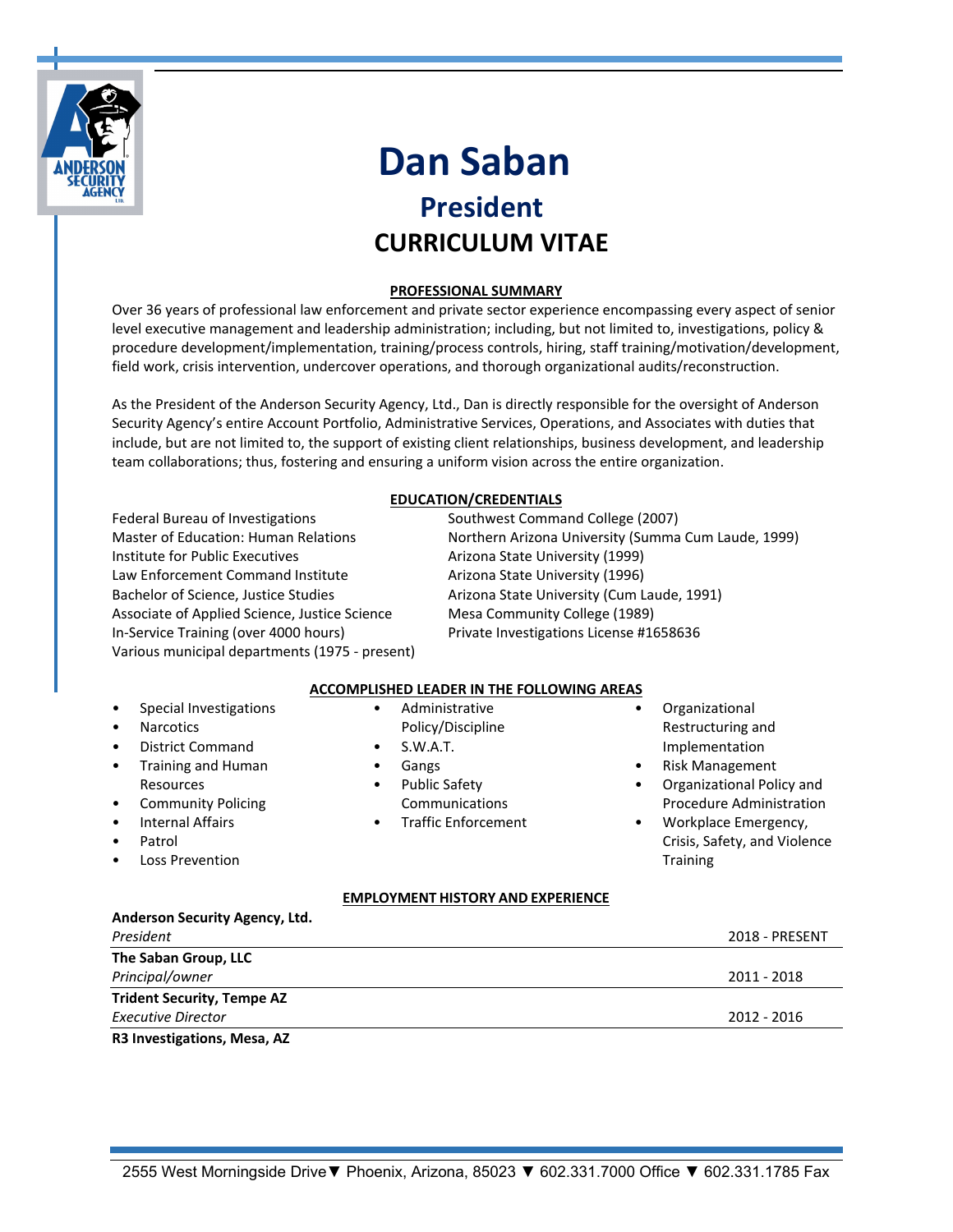| ä                 |
|-------------------|
| 2<br>ÿ<br>D<br>Ï. |
| LTD.              |

#### **EMPLOYMENT HISTORY AND EXPERIENCE (CONTINUED)**

|                 | <b>Investigator/Expert Witness</b>                                                | 2011 - 2012              |
|-----------------|-----------------------------------------------------------------------------------|--------------------------|
| EZZZ            | Southwest Risk Service, Scottsdale AZ                                             |                          |
|                 | Expert Witness/Loss Control Consultant                                            | $2009 -$                 |
|                 | 2011                                                                              |                          |
|                 | <b>Institute for Strategic Crime Control/Trinidad &amp; Tobago Police Service</b> |                          |
| Director        |                                                                                   | $2010 - 2010$ (Contract) |
|                 | <b>Town of Buckeye Arizona Police Department</b>                                  |                          |
| Chief of Police |                                                                                   | 2005 to 2008             |
|                 | <b>City of Mesa Arizona Police Department</b>                                     |                          |
| Commander       |                                                                                   | 1998 to 2004             |
| Lieutenant      |                                                                                   | 1991 to 1998             |
| Sergeant        |                                                                                   | 1985 to 1991             |
| Officer         |                                                                                   | 1979 to 1985             |
|                 | <b>Maricopa County of Arizona Sheriff's Office</b>                                |                          |
| Deputy Sheriff  |                                                                                   | 1975 to 1979             |
|                 |                                                                                   |                          |

## **ADDITIONAL ACHIEVEMENTS**

- 2010 Provided five months of special training to local police officers in Trinidad and Tobago via Institute for Strategic Crime Control.
- 2005-2008 Accomplished major restructuring of the Town of Buckeye's Police Department. The restructuring resulted in: increased community cooperation in crime identification and reduction, streamlining all department processes, increasing police response time, higher rates of case closing, increased discipline in the ranks, lower turnover and increased professionalism.
- Completely revised the Buckeye School Districts' Resource Officers program by creating a new version called "VALUE Kids," which emphasized good citizenship, while teaching children about the dangers of drugs and gangs.
- Created numerous community partnership policing models which successfully incorporates businesses, schools and faith-based organizations in his efforts to reduce crime.
- Founded the East Valley DUI Taskforce.
- Developed method for public safety members to access documented gang member information.
- Developed and implemented Operation TIGAR (Targeting Illegal Gang Activity Resourcefully).
- Developed and implemented project INDIGO (Impacting Narcotic Dealings in Gang Operations).

## **COMMENDATIONS/AWARDS**

- Awarded 24 personal commendations for outstanding police work
- Awarded distinguished service award for establishing the East Valley Holiday DUI task force.
- Awarded five unit citations; Traffic, SWAT, Training, and SID (2)
- Recognized by the State of Arizona's Counter-Terrorism Center and the Arizona Department of Homeland Security for work in the successful integration of Police, Fire and Public Works services response to emergency situations
- 2007 Recognized by the Arizona Governor's Office and the White House for Community Initiatives in a national forum for creating the Faith Builders Public Safety Partnership in Buckeye, Arizona
- 2006 Received the "Living the Dream" MLK award, Northwest Black Historical Committee
- 2001 Nominated for the Charles K. Luster Award (volunteerism)
- 2001 Town of Gilbert Community of Character Teamwork Award
- 2000 Child Crisis Center Volunteer Award